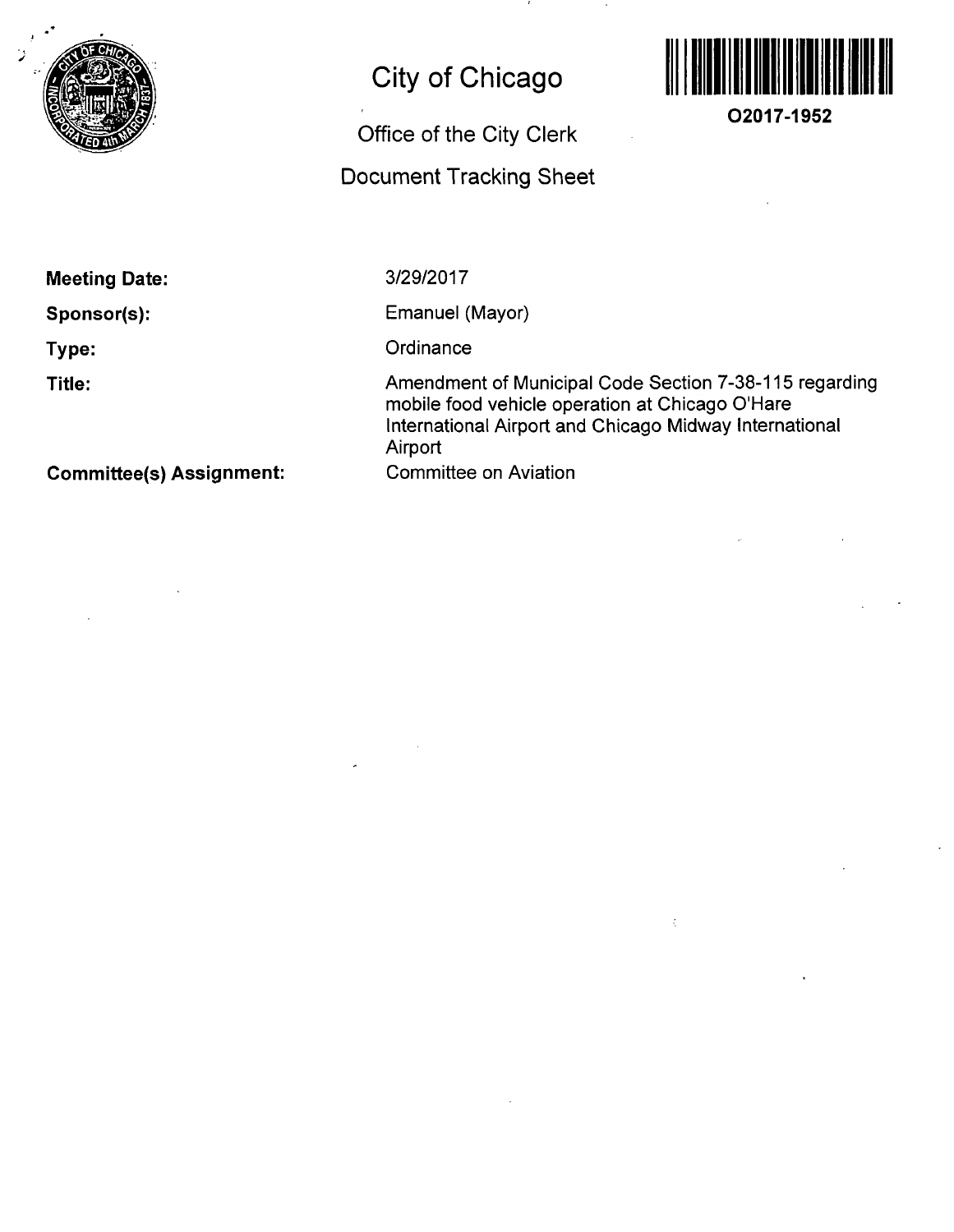### **ORDINANC E**

#### **BE IT ORDAINED BY THE CITY COUNCIL OF THE CITY OF CHICAGO:**

SECTION 1. Section 7-38-115 of the Municipal Code of Chicago is hereby amended by inserting the language underscored, as follows:

#### **7-38-115 Operational requirements.**

(a) Mobile food vehicles shall move from place to place upon the public ways and shall not be operated at a fixed location except as otherwise provided herein.

(b) Mobile food vehicle stops shall be made only to service customers and shall not exceed (i) a total of two hours or (ii) the maximum permitted period for parking, whichever is lesser, in any one block.

#### (Omitted text is unaffected by this ordinance)

(m) An operator of a mobile food vehicle operating at the staging area, as delineated bv the Commissioner of Aviation, of O'Hare international Airport or Midway International Airport shall be exempt from the reguirements of paragraphs (b) and (f) above. The Commissioners of Business Affairs and Consumer Protection and Aviation shall have authority to jointly designate any other exempt location(s) on O'Hare International Airport or Midway International Airport property, provided that: (i) they conclude that such location(s) will not interfere with traffic or public safety, and (ii) they conclude that such location(s) are appropriate for mobile food vehicles based on the objective conditions and circumstances at each such location, and (iii) no such designation shall include an airport terminal.

SECTION 2. This ordinance shall be in full force and effect from and after its passage and approval.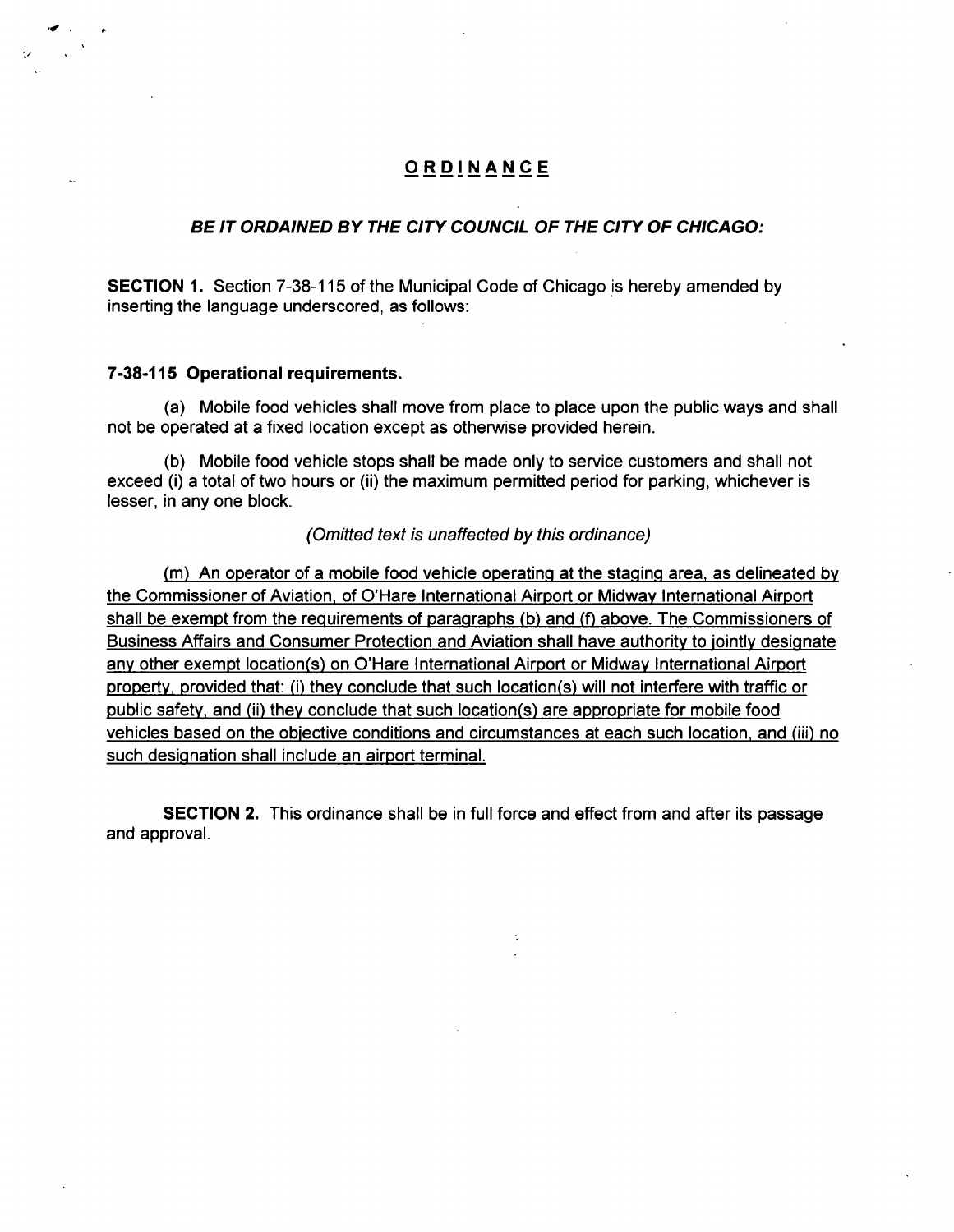

 $A$ via<sup>st</sup>

## OFFICE OF THE MAYOR

CITY OF CHICAGO

RAHM EMANUEL MAYOR

March 29, 2017

### TO THE HONORABLE, THE CITY COUNCIL OF THE CITY OF CHICAGO

Ladies and Gentlemen:

At the request of the Commissioner of Business Affairs and Consumer Protection, I transmit herewith an ordinance amending Section 7-38-115 of the Municipal Code regarding food trucks on airport property.

Your favorable consideration of this ordinance will be appreciated.

Very truly yours,

Imanuel

Mayor